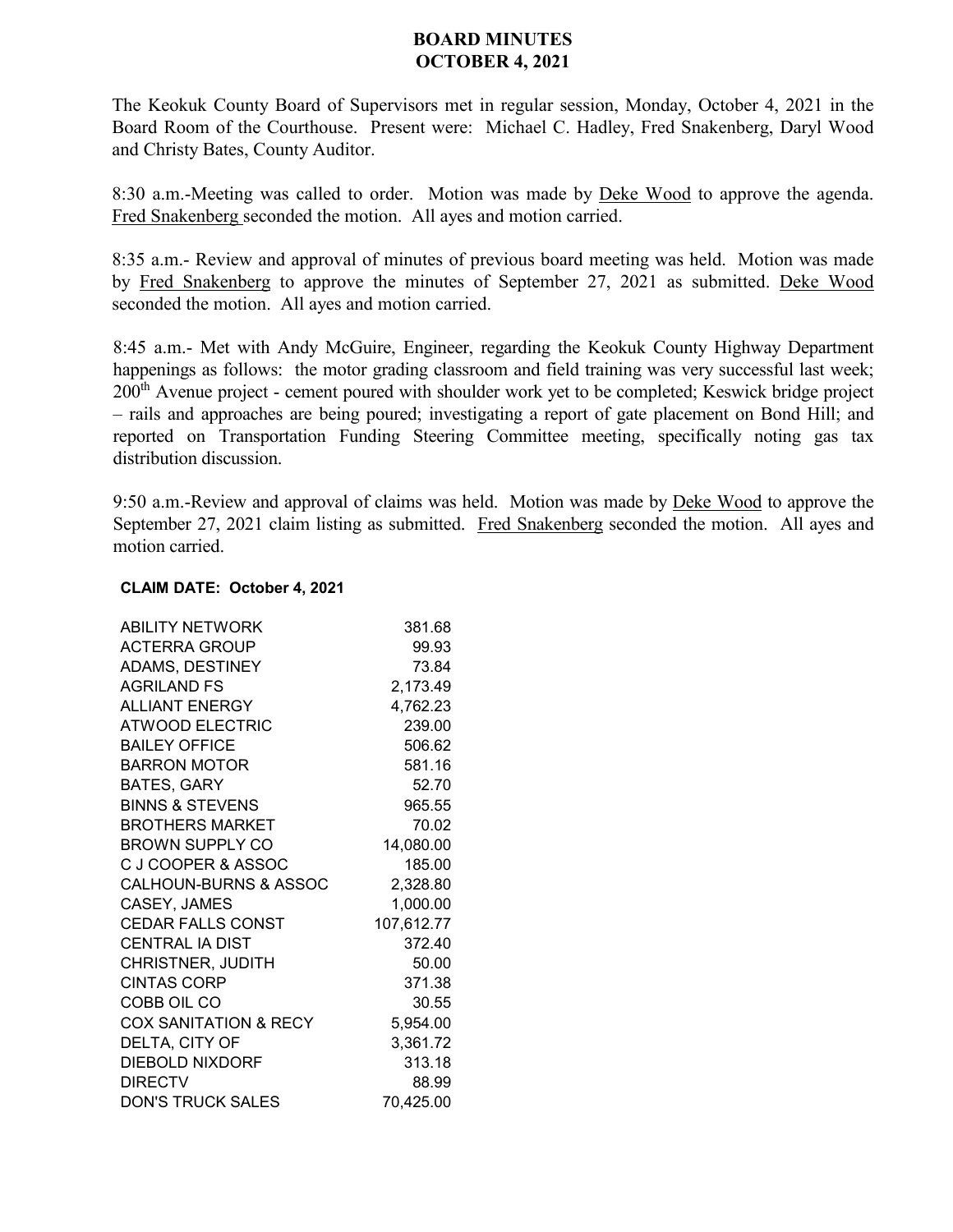## PAGE -2- (10-4-2021)

| <b>DOUDS STONE</b>              | 33,712.06 |
|---------------------------------|-----------|
| <b>EYLER, GEOFFREY</b>          | 52.70     |
| 5TH DIST RECORDERS              | 20.00     |
| <b>ASSOC</b>                    |           |
| <b>FRANK DUNN</b>               | 588.00    |
| <b>GALE, KELVIN</b>             | 52.70     |
| <b>GENTRY, HOYT</b>             | 124.28    |
| GIBSON, CITY OF                 | 1,198.94  |
| <b>GLAXOSMITHKLINE PHARM</b>    | 3,391.45  |
| <b>GREENLEYS CORP</b>           | 245.04    |
| H & L MACK TRUCK SALES          | 31.96     |
| H & M FARM & HOME               | 512.56    |
| HUFFMAN, HEATHER                | 151.84    |
| <b>IMWCA</b>                    | 4,792.00  |
| <b>IOWA PRISON IND</b>          | 126.10    |
|                                 |           |
| <b>IOWA TRANSIT INC</b>         | 146.20    |
| <b>ISAC GROUP UNEMPLOY</b>      | 1,789.01  |
| <b>FUND</b><br><b>ITSAVVY</b>   | 536.00    |
|                                 |           |
| <b>JACK'S CORNER DRUG</b>       | 67.96     |
| <b>KEOKUK CO EXT OFC</b>        | 210.00    |
| KEOKUK CO HEALTH CTR            | 252.07    |
| KEOKUK CO HWY DEPT              | 98.33     |
| <b>KEOKUK CO RECORDER</b>       | 0.71      |
| KESWICK, CITY OF                | 3,155.52  |
| KINROSS, CITY OF                | 391.27    |
| <b>KRAIG FORD</b>               | 677.66    |
| <b>MAIL SERVICES</b>            | 359.47    |
| MANCHESTER, RUTH                | 330.91    |
| MARTINSBURG, CITY OF            | 1,219.62  |
| <b>MCG</b>                      | 170.00    |
| MESSERSCHMITT, LAVADA           | 104.52    |
| <b>MID-AMERICA PUB CO</b>       | 113.70    |
| <b>MMIT</b>                     | 102.16    |
| MODERN COOP TEL CO              | 356.80    |
| <b>NORSOLV SYSTEMS ENVIRO</b>   | 356.85    |
| OLLIE, CITY OF                  | 1,681.08  |
| PALMER, JACQUE                  | 224.64    |
| <b>QUALITY INN &amp; SUITES</b> | 335.97    |
| <b>SCHROEDER FR/ALIGN</b>       | 443.00    |
|                                 |           |
| <b>SEMCO LANDFILL</b>           | 58.95     |
| <b>SIG UPHOLSTERY &amp; SUP</b> | 321.00    |
| <b>SINCLAIR TRACTOR</b>         | 1.53      |
| <b>SIOUX CITY TRUCK SALES</b>   | 243.60    |
| <b>STROBELS</b>                 | 146.50    |
| <b>TEN POINT CONST</b>          | 67,546.70 |
| <b>THOMSON REUTERS-WEST</b>     | 241.11    |
| <b>TIFCO IND</b>                | 853.80    |
| <b>TRUCK CENTER</b>             | 454.99    |
| <b>ULINE</b>                    | 896.00    |
| <b>US CELLULAR</b>              | 28.24     |
| <b>VERIZON WIRELESS</b>         | 60.88     |
| <b>WASHINGTON CO TREAS</b>      | 8,780.71  |
|                                 |           |